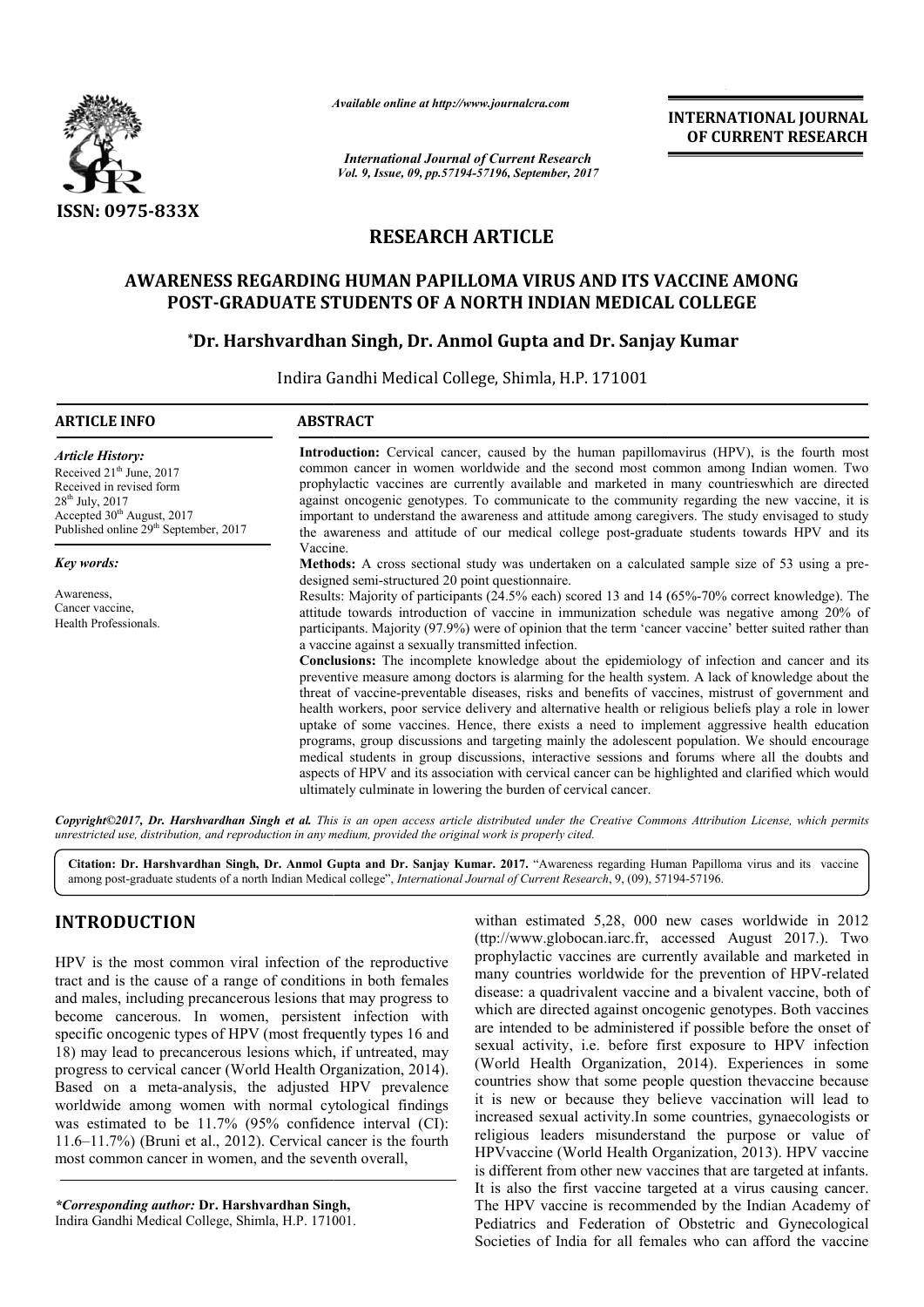(Indian Academy of Pediatrics Committee on Immunization, 2008). To communicate the community regarding the new vaccine it is important to understand the awareness and attitude among caregivers. Hence the study looks at the awareness and attitude of our medical college students towards HPV and its Vaccine.

#### **METHODS**

The study was conducted on doctors who have completed their internship and entered in post graduation course. Taking population size as 96, expected frequency as 50% with 10% confidence limits and 10 % non-response rate, the sample size was calculated to be 53. The participants were assured of anonymity and confidentiality and were requested to complete a 20 point questionnaire regarding cervical malignancy, HPV infection and HPV vaccine.

#### **The questionnaire developed for the study consisted of:**

- Incidence of cervical cancer in India.
- HPV infection and its treatment.
- Relationship between HPV and cervical and other cancers.
- Spectrum of HPV vaccine and its efficacy.
- Myths and beliefs associated with the vaccine.

It was a multiple choice questionnaire with single answer for each question. Correct answer was scored as one, hence maximum score was 20.

#### **RESULTS**

A total of 53 participants were enrolled for the study. Mean age of participants were  $27.5 \pm 2.9$  years with a range from 24 to 36 years. Majority of participants were males (66%).Two of the participants left before completing the survey and their scores are not included in analysis. Maximum score attained was 15 (75% correct knowledge) reported by 15.1% doctors. Majority of participants (24.5% each) scored 13 and 14 (65%- 70% correct knowledge). Minimum score was 7 (35% of correct knowledge).



**Figure1. Gender distribution**

Mean score  $(\pm 2SD)$  was 12.8 ( $\pm$  2.8) and was higher among males as compared to females. The attitude towards introduction of vaccine in immunization schedule was negative among 20% of participants quoting promotion of sexual promiscuity as one of the reasons.

The exact cost was not known to any of the residents. However, 76% believed it was very costly and a hindrance for routine use. Almost all the residents (99.9%) believed that communication with community will increase the acceptability of vaccine with community. The residents were also asked about their opinion about terminology of the vaccine to be advertised among people. Majority (97.9%) were of opinion that the term 'cancer vaccine' better suited rather than a vaccine against a sexually transmitted infection.



**Figure 2. Age distribution**



**Figure 3. Individual scores**

#### **DISCUSSION**

In the current analysis the mean correct knowledge among the doctors was 64% which was lower as compared to other studies on medical students from Delhi (Mehta et al., 2013). and Andhra Pradesh (Kamini et al., 2016) but higher than general population and nurses (Ramavath et al., 2013; Siddharthar et al., 2014). The knowledge among males was higher than females.The findings were in contrast to that reported by Mehta et al., Pandey et al., and Kamini et al. (2013); Pandey et al., 2012. Nine percent medical students from Delhi said that vaccine would promote sexual promiscuity if given to 11-12 year olds and 50% thought that vaccination induces false sense of security (Mehta et al., 2013). In our study a higher proportion agreed with vaccine promoting sexual promiscuity. The incomplete knowledge about the epidemiology of infection and cancer and its preventive measure among doctors is alarming for the health system.This also explains negative attitude among some. The misconceptions in the lay public would be even more and this could prove detrimental to the health of the society. Only when the vaccine is accepted by all itwill lead to health benefits by decreasing morbidity and mortality associated with cervical cancer (Mehta et al., 2013).